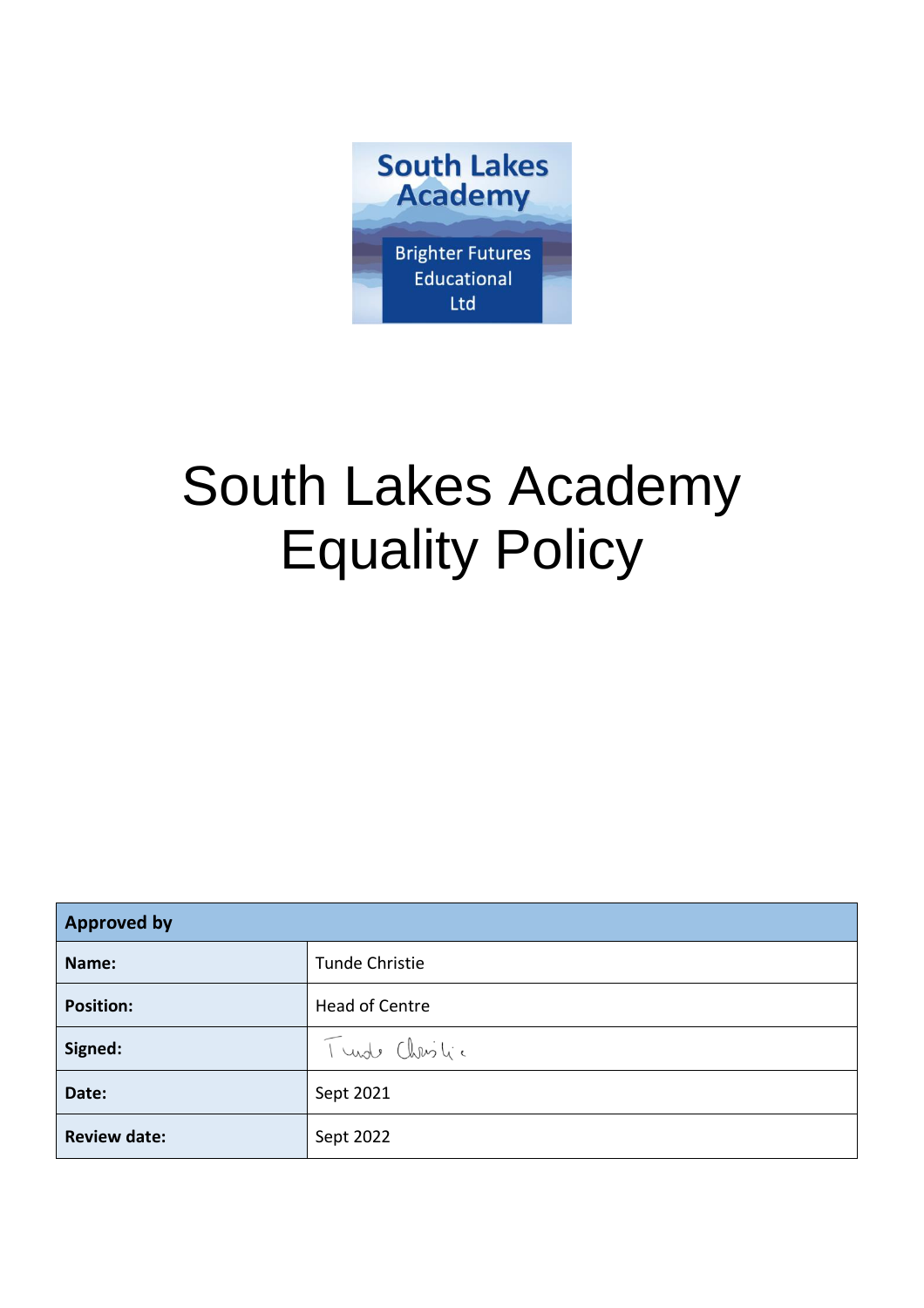#### **At South Lakes Academy we will provide a safe, supportive learning environment with opportunities for each student to develop the skills and knowledge to become a responsible, successful citizen.**

We believe that:

- Students are unique in their needs, though processes, learning styles and will be motivated in different ways.
- Parental support and involvement is necessary to motivate students for optimum success in education.
- It is essential for each educator to demonstrate genuine concern and care for each student to learn.
- Self-esteem and self-respect are critical for fulfilling life.
- Students are entitled to a socially, emotionally, physically safe learning environment.
- After given opportunities, everyone is accountable for their own success.

In addition to this we, at South Lakes Academy, are firmly committed to promoting Equality and diversity for all current and prospective staff and students alike. South Lakes Academy are committed to providing an environment that is free from unlawful or unfair direct or indirect discrimination on the grounds of age, race, ethnicity, gender, sexual orientation, disability, religious beliefs or any other personal characteristics, and aims to create the conditions whereby all pupils and staff are treated solely on the basis of their merits and potential.

This policy should be read in conjunction with the following documentation:

- Education and Inspections Act 2006
- The Education (independent School Standards) (England) Regulations 2003
- Reference Guide to the Key Standards in each type of Social Care Service Inspected by Ofsted (available at [www.ofsted.gov.uk\)](http://www.ofsted.gov.uk)/)
- Equality Act 2010
- South Lakes Academy Accessibility Policy

## **Aims and Objectives**

- 1. To understand and promote equality and diversity throughout the whole of South Lakes Academy;
- 2. To promote good relations and celebrate diversity between the members of different racial, cultural and religious beliefs, or linguistic backgrounds;
- 3. To provide for and monitor the particular needs of people in terms of gender, sexual orientation, race, age, special educational needs (SEN) and disability;
- 4. To enable students to take responsibility for their own behaviour and relationships and to challenge stereotyping and prejudice, if and when It occurs;
- 5. To create an environment that is free from harassment or intimidation;
- 6. To ensure that all recruitment, employment, promotion and training procedures are fair to all and provide opportunities for everyone to achieve;
- 7. To ensure that any incidents of discrimination of students by other students are dealt with in a prompt and serious manner.

#### **Responsibilities**

The South Lakes Academy management play an active role in monitoring the implementation of the Equality Policy, for delegating responsibilities and tasks to other staff, and for ensuring that the policy is known and understood by all staff, students and parents.

All staff are responsible for following the policy and reporting incidents of unequal treatment to the Head of Centre – Tunde Christie. An example of how equality and diversity is taught here at South Lakes Academy can be found at **Appendix A: How do we teach equality?**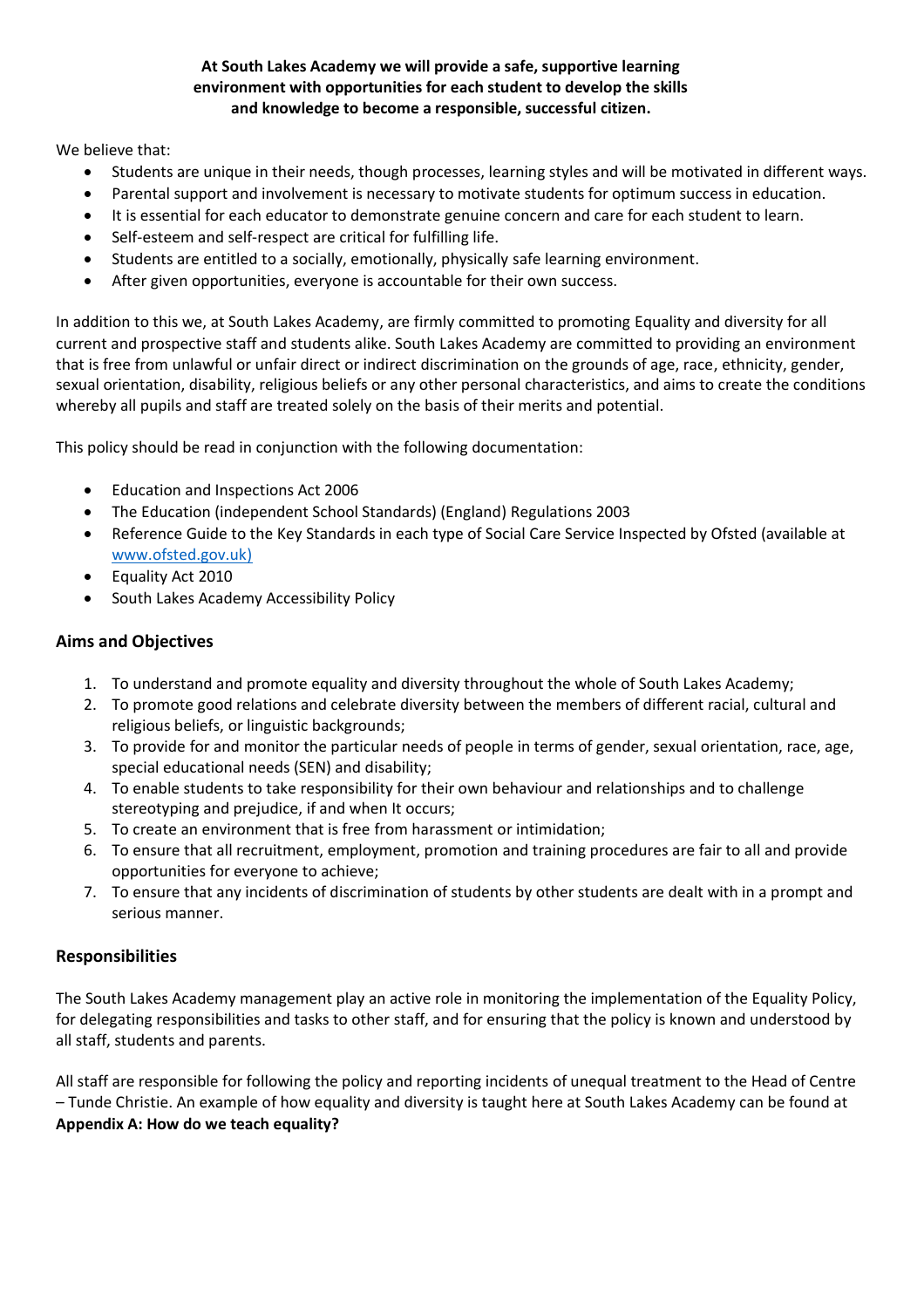#### **Admission of Pupils**

South Lakes Academy admits students usually following a referral from child services or other external agency and are admitted on the grounds of how South Lakes Academy can cater for their needs, regardless of gender, race, ethnicity, sexual orientation, religious beliefs, and/or most cases of disability. However, in some instances (as outlined in South Lakes Academy Accessibility Policy), owing to the nature of the building it is not possible to admit a person with severe mobility issues at the moment. Our main criteria for selection is that a young person should be able to flourish here, at South Lakes Academy and that we, as far as reasonably possible, can alter and adapt our facilities to cater for each young person and their unique needs.

With the exception of mobility issues as previously mentioned and full details can be found in our accessibility policy, South Lakes Academy is committed to full educational inclusion and curriculum and lessons are adapted so that each young person can have full access to a curriculum that is tailor made for them.

Codes of conduct for all staff, students and visitors clearly forbid the verbalisation or vocalisation of any type of discrimination on the grounds of race, culture, religion, gender, sexuality, disability or ability. Furthermore, positive attitudes and awareness of equality of opportunity is specifically taught and explained to all students.

#### **Access**

South Lakes Academy occupies large offices on the ground and first floors of a shared office building in the centre of Kendal. Access to the building is via a stone cobbled alley way adjacent to a large car park, once in the building, access to South Lakes Academy is up one flight of stairs equipped with hand rails for support. The classroom itself, is large and spacious, however, has a step running across the middle of the room. Recently we have taken over the office downstairs too, whilst this is not as spacious as the main teaching area, it means that we can use the downstairs area as and when a student with mobility issues requires it. However, the downstairs classroom is not currently wheelchair accessible. The downstairs classroom has access to a disabled toilet, suitable for all students to use, medical area, washing facilities and general social area for students. (please see Accessibility Policy for full details).

# **Appointment of Staff**

Job specifications and advertisements will all carry a statement stating that South Lakes Academy is an Equal Opportunities employer and welcomes applications for all posts from appropriately qualified persons regardless of sex, race, religion, disability or age. All applicants will be assessed against relevant criteria only, for example, skills, qualifications, abilities and/or experience during selection for recruitment. Any person with a disability will be offered any adapted facilities, as far as reasonably possible (in line with the Accessibility Policy) to enable them to demonstrate their suitability for employment at South Lakes Academy.

#### **Staff Development**

All employees of South Lakes Academy will have equal opportunities for training, career development and promotion.

Any person becoming disables while in employment will be given active help and support to retain their jobs as far as reasonably possible.

#### **English as a Second Language**

English as an additional language can be taught as part of South Lakes Academy private tutoring service if required. This is available to students of all ages including adult learners.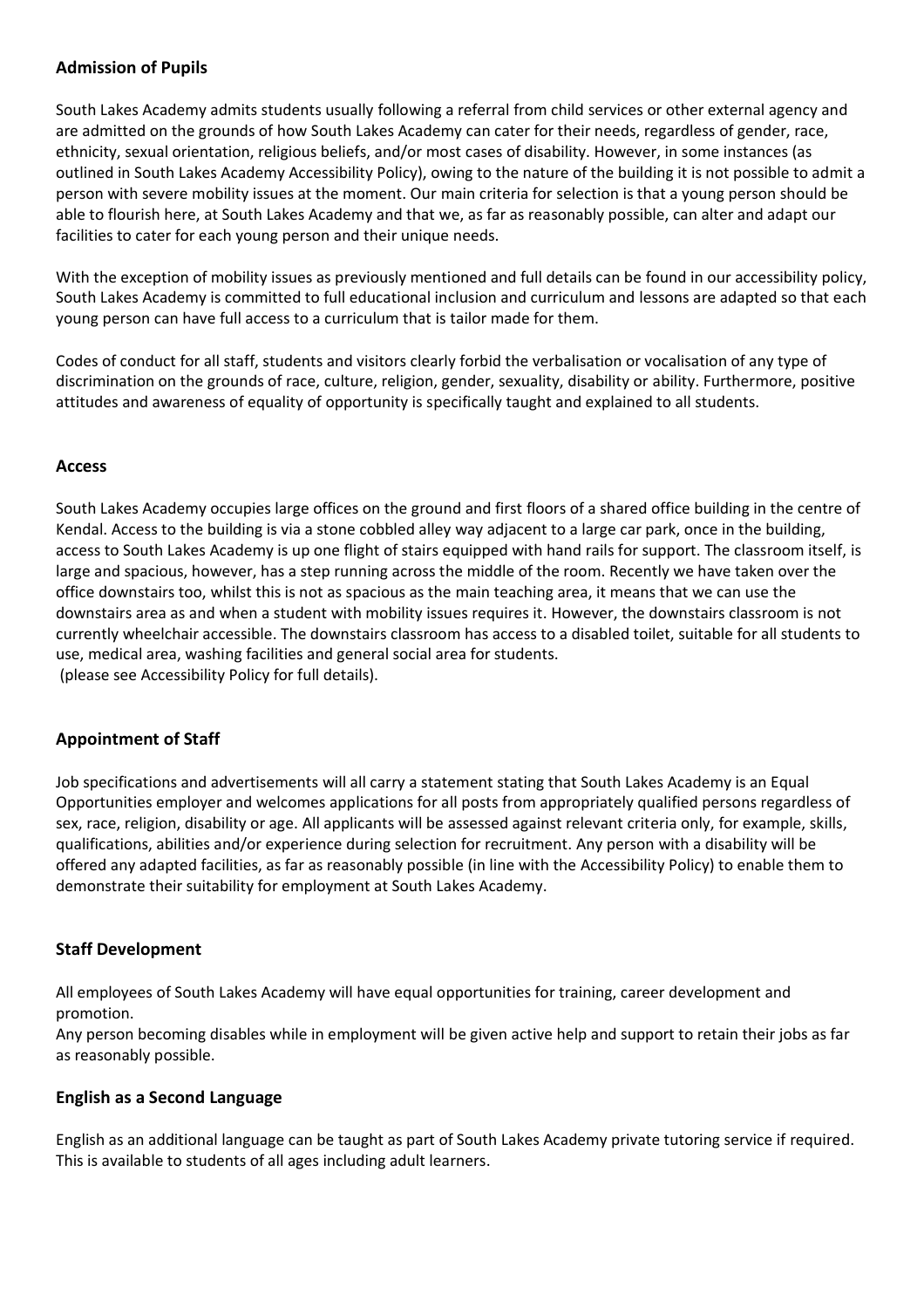# **Procedures for Dealing with an Allegation of a Breach of the Equality Policy**

- 1. These procedures should be read in line with the Anti-Bullying Policy, Disciplinary and Grievance Procedure and Complaints Procedure.
- 2. Examples of unacceptable behaviour which would be considered a breach of policy include:
	- a. Physical assault against a person or group
	- b. Verbal abuse, insults threats or intimidation
	- c. Graffiti
	- d. Distribution of leaflets, magazines or insignia which incite hatred or encourage discrimination or harassment
	- e. Excluding or inciting others to exclude a person or a group
	- f. A refusal to co-operate with pupils or staff
	- g. Making discriminatory comments in the course of discussion or lessons
	- h. Repeatedly making comments of a sexual or sexist nature

Unless stated otherwise, each statement considers acts of discrimination or harassment on the grounds of either age, race, gender, sexual orientation, religion or disability

- 3. In addition, students and staff should be made aware, and be vigilant, to the fact that the content of some posters displayed on walls could be offensive to others within the South Lakes Academy community
- 4. Staff have a duty to report any incidents involving any breach of the policy. Any incidents of racist, homophobic bullying or sexual harassment amongst pupils will be taken seriously, must be dealt with appropriately and reported to the Head of Centre. Procedures outlines in the Anti-Bullying Policy will then follow
- 5. All staff have a legal duty not to exclude, bully or otherwise harass other staff members. For allegations of bullying and harassment, staff should refer to the Disciplinary and Grievance Procedures.
- 6. For other breaches of the policy, allegations should be made in writing using the South Lakes Academy's Complaints Procedure.

## **Policy Review**

This policy, along with most of South Lakes Academy policies will be reviewed annually as part of our annual review plan. It will be subject to earlier review should there be any statutory changes or following an incident which necessitates a change to policy and procedures.

This policy has particular links to the following policies:

- Behaviour Policy
- Anti-bullying Policy
- Admissions procedure
- Staff Recruitment and Selection Policy
- Child Protection Policy
- Whistle Blowing Policy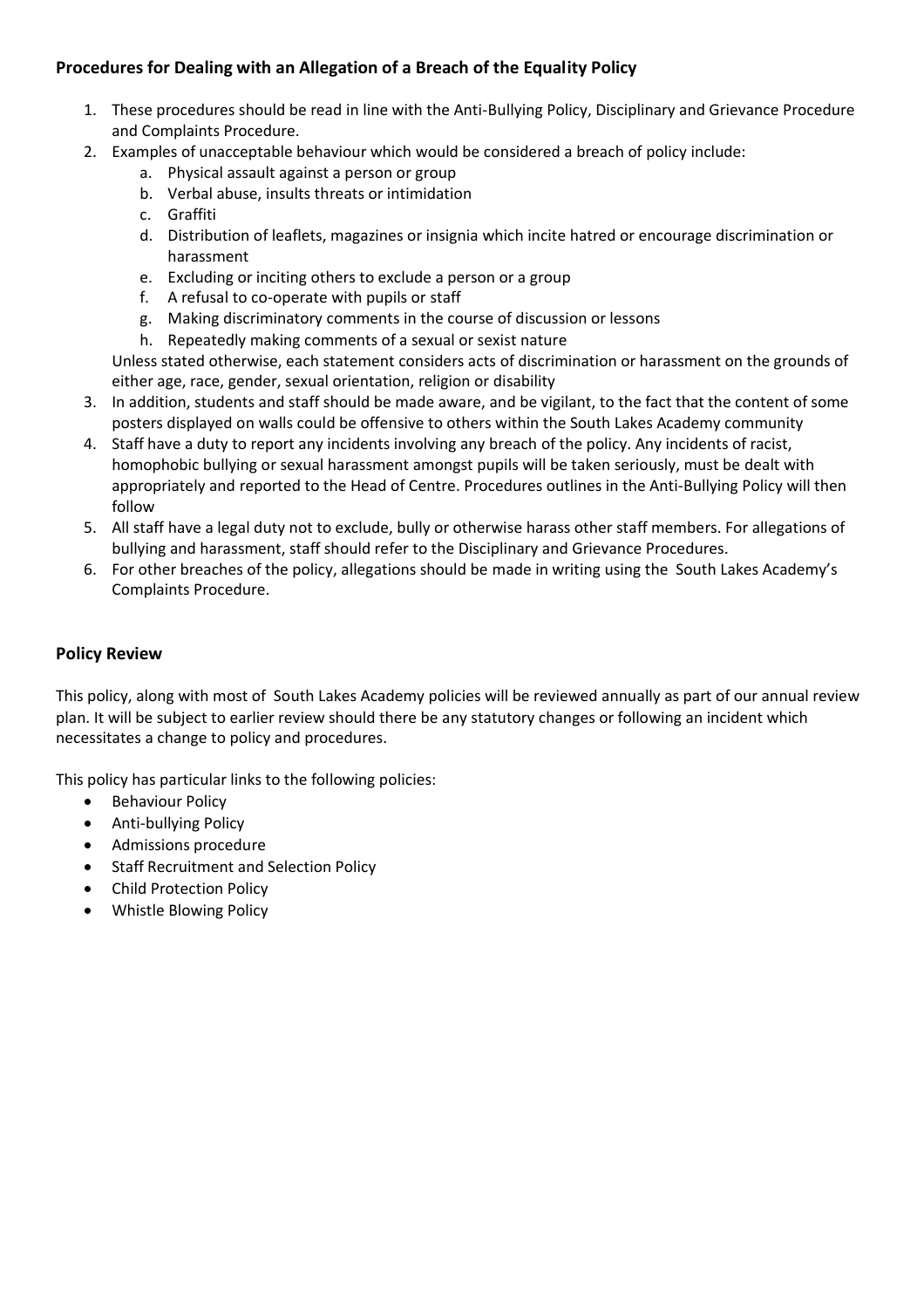# **Appendix 1: How do we teach Equality?**

# **Promoting Equality and Diversity in the Classroom**

Key Principles:

- Promoting and accepting the differences between people
- Fair treatment of individuals regardless of their **race, gender, age disability, religion or sexual orientation.**
- Diversity is about recognising and respecting these differences to create an all-inclusive atmosphere

# **Activities:**

Themed Weeks:

Host events such as African week, Islam week, Disability week, Buddhism week

- Explore foods, music, games,
- Watch videos
- Incorporate into standard curriculum i.e. stories from different culture in literacy, jig saw puzzles of countries in Geography, etc.

Using diverse images and resources

- Use books and posters that include people from different background or with disabilities
- Avoid resources with stereo types

Highlight current events in discussions

- Identify relevant news, ask pupils' opinion, ask them how they would challenge issue
- Encourage them to bring in any related articles or mention documentaries they may have found outside of school hours

Fun Quizzes

- Make weekly quizzes available about cultures, religions, disabilities, etc.
- Offer small prizes for best "quizzer" of the week.
- Publish correct answers

Sample foods from different countries

- Bring in or prepare meals (Link to food tech) for students to taste
- Discuss likes or dislikes
- Talk about why certain food items are or are not eaten in certain countries

Where does it come from?

- Brain storm what kind of goods used in everyday life come from outside of UK
- Create quiz first, take up answers, follow with discussion

Address stereotypes

- Men's jobs/Women's jobs discuss
- Explain why stereo types exist, are they fair?

Learn Languages

- Learn a few words of a different language
- Raise awareness of language barriers around the world
- Ask staff or students who speaks a different language to facilitate this exercise